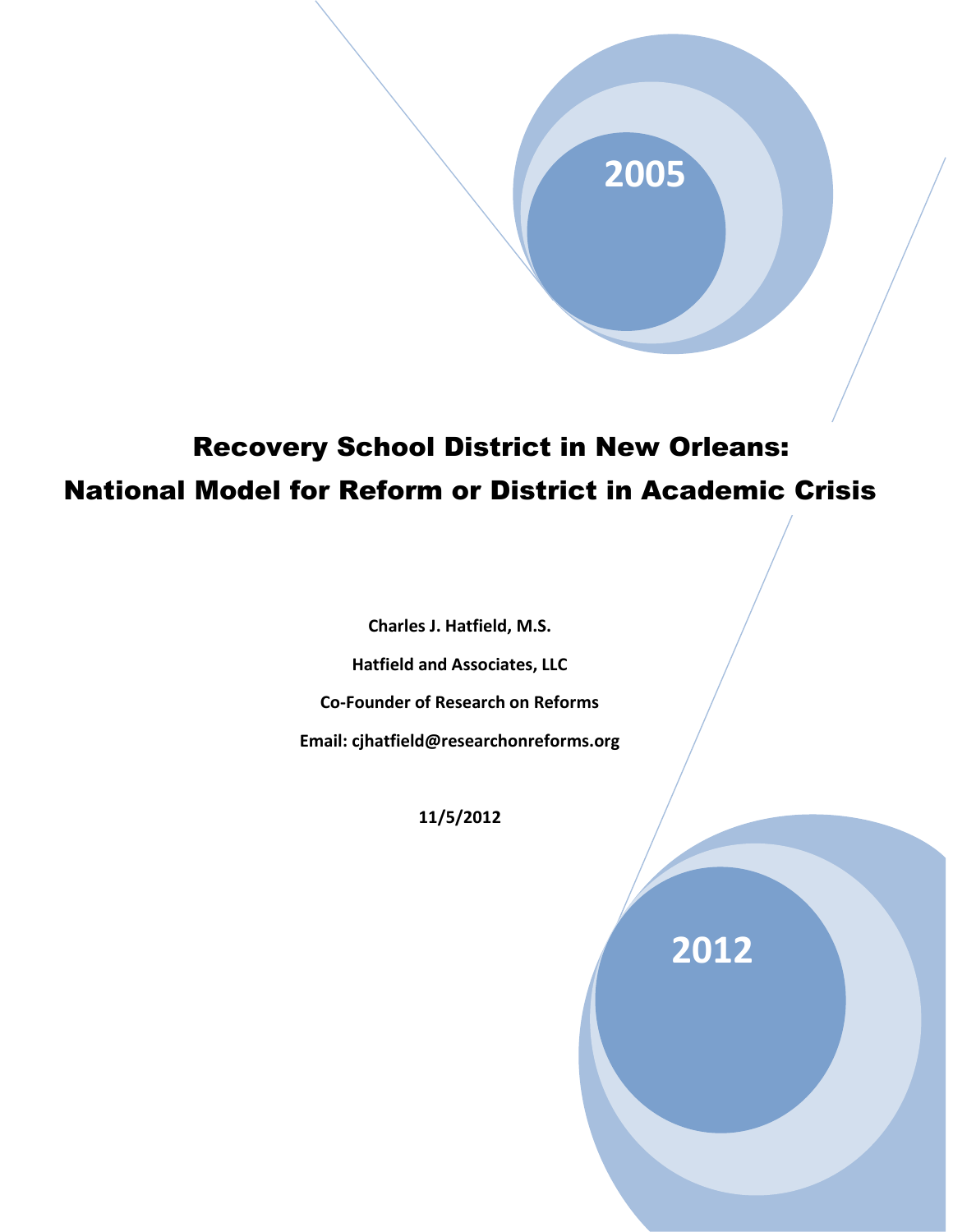On October 23, 2012 the Louisiana Department of Education (LDOE) released the 2012 Baseline School Performance Scores (SPS) and letter grades for public schools in Louisiana.<sup>1</sup> These baseline scores were calculated by the LDOE based upon two years of School Performance Scores (SPS).<sup>2</sup> This is the second year that letter grades have been assigned to schools. In 2010-11, an SPS score of 65 or below was assigned a letter grade of "F" by the LDOE. The SPS failing bar was raised to 75 in 2012. The historical increases in the failing bar for SPS make it very difficult to accurately compare annual school progress within the context of failing schools. Appendix A depicts the changes that the LDOE has made to the SPS criterion for a failing school since 1998 to 2012. It also presents the letter grades associated with each SPS score range for 2011 and 2012.

In 2010, Research on Reforms (ROR) reported that the Recovery District was a "District in Academic Crisis".<sup>3</sup> Nothing has changed significantly since that paper was published to warrant a change in ROR's conclusions in that paper. This paper will address RSD-NO's performance in 2012 from three perspectives: overall district performance, individual school performance, and current status within the context of the state legislation that created it in 2004.

**District Performance:** When the 2012 SPS/letter grades were released, the RSD-NO was quick to respond with the spin that 2012 results again supported the claim that that the LDOE's model for turning around failing schools had been extremely successful.<sup>4</sup> They claimed that their schools had made incredible gains in New Orleans for 2012 in spite of the fact that the failing bar had been raised from 65 to 75. The RSD's District Performance Score (DPS)<sup>5</sup> increased from an "F" (69.2) to slightly above the new "F" cutoff score of 75. Its new DPS was 76.7 which is equivalent to a "D". ROR's position is that a label of "D" hardly qualifies any school district to rejoice. While not indicating failure, it does indicate that a district is performing very poorly academically.

Did the RSD-NO's DPS gain represent significant progress in 2012? When viewed in the context of the most important annual growth indicator of the LDOE, (i.e., the SPS Growth Target), it is not.<sup>6</sup> Sixty-seven percent of the 60 RSD-NO schools failed to achieve their growth target for 2012.<sup>7</sup> When viewed in this context, one would hardly consider the 7.5 point DPS growth of the RSD significant considering the performance of the majority of its schools. Also note that the RSD's public relations spinners have rarely, or never, addressed the significance of this extremely crucial school indicator when assessing gains or growth.

Another clever spin used by the RSD and its supporters such as *Educate Now!*<sup>8</sup> to mislead the public is to mask the actual achievement performance of the RSD-NO by combining the low performing RSD results with those of a second, independent and historically higher performing school district since Katrina in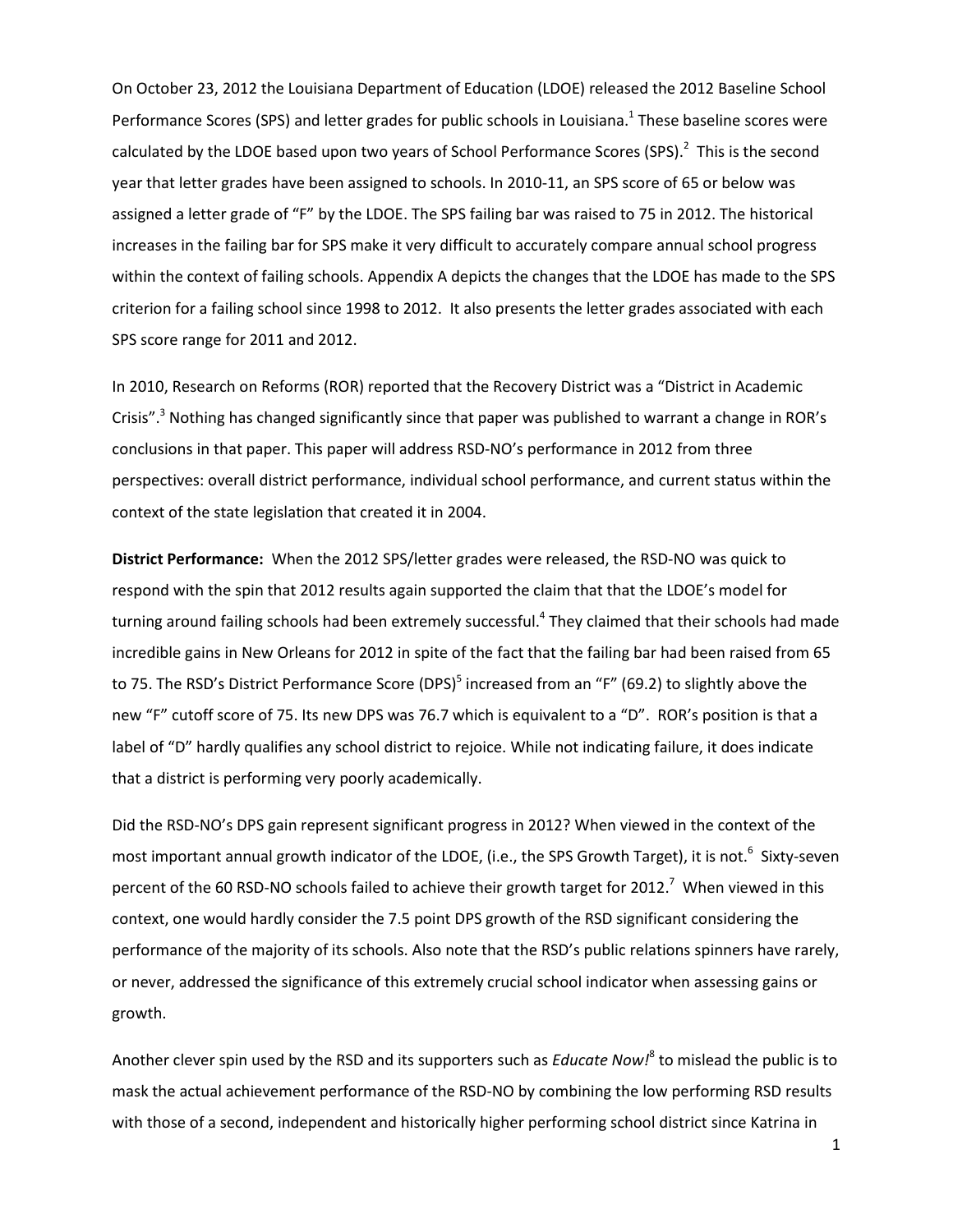New Orleans; e.g. the Orleans Parish School Board (OPSB) . They use the aggregated results to claim that the reforms in New Orleans should be used as a national model. In ROR's opinion, these spurious claims don't address the central question of what significant progress has the RSD, not OPSB, made in 7 years in turning "failing" schools around. Aggregating the SPS results from the two differently managed school districts only serves to obfuscate the true picture of progress. After 7 years of operation, the RSD-NO's 2012 DPS ranked among the lowest of the 71 school districts in the State while OPSB's DPS ranked among the highest.

**Individual School Performance:** This section assesses RSD-NO's SPS/letter grade results and student attendance profiles for the 2011-12 school year. They are based on the results of 60 of the 67 schools that were assigned a 2012 Baseline SPS by the LDOE.<sup>9</sup> The reader is referred to APPENDIX B for a detailed listing of these schools, the letter grades assigned and student enrollment profiles. The information presented below is based upon the data obtained in the six tables (i.e., Tables S1, S2, S3, G1, G2 and G3) that are presented in APPENDIX C. The information in Appendix B and in Appendix C were obtained and revised from the 2012 SPS/letter grades files released by the LDOE in October 23, 2012 and the official 2011-12 enrollment files (MFP) for October 1<sup>st</sup>, 2011.<sup>10,11</sup>

The results presented below are very similar to those reported earlier by Research on Reforms (ROR) from the analysis the RSD-NO performance 2011.<sup>12</sup> For purposes of this paper, an "F" and "D" respectively refer to either failing schools or very poor performing schools. After 7 years of existence as an independent and separate school district that answers, not to the public, but to state government, the following facts are presented in order to refute the RSD's claims of significant progress for the 2011- 12 school year:

- 100% of the 12 RSD-NO direct-run schools were assigned a 2012 Baseline SPS that was equaled to a "D" or "F".
- 79% of the 48 RSD–NO charter schools were assigned a 2012 Baseline SPS that was equaled to a "D" or "F".
- 83% of all 60 RSD–NO schools were assigned a 2012 Baseline SPSs that was equaled to a "D" or "F".
- 100% of the students who attended RSD-NO direct-run schools attended schools whose 2012 Baseline SPS was equal to a "D" or "F".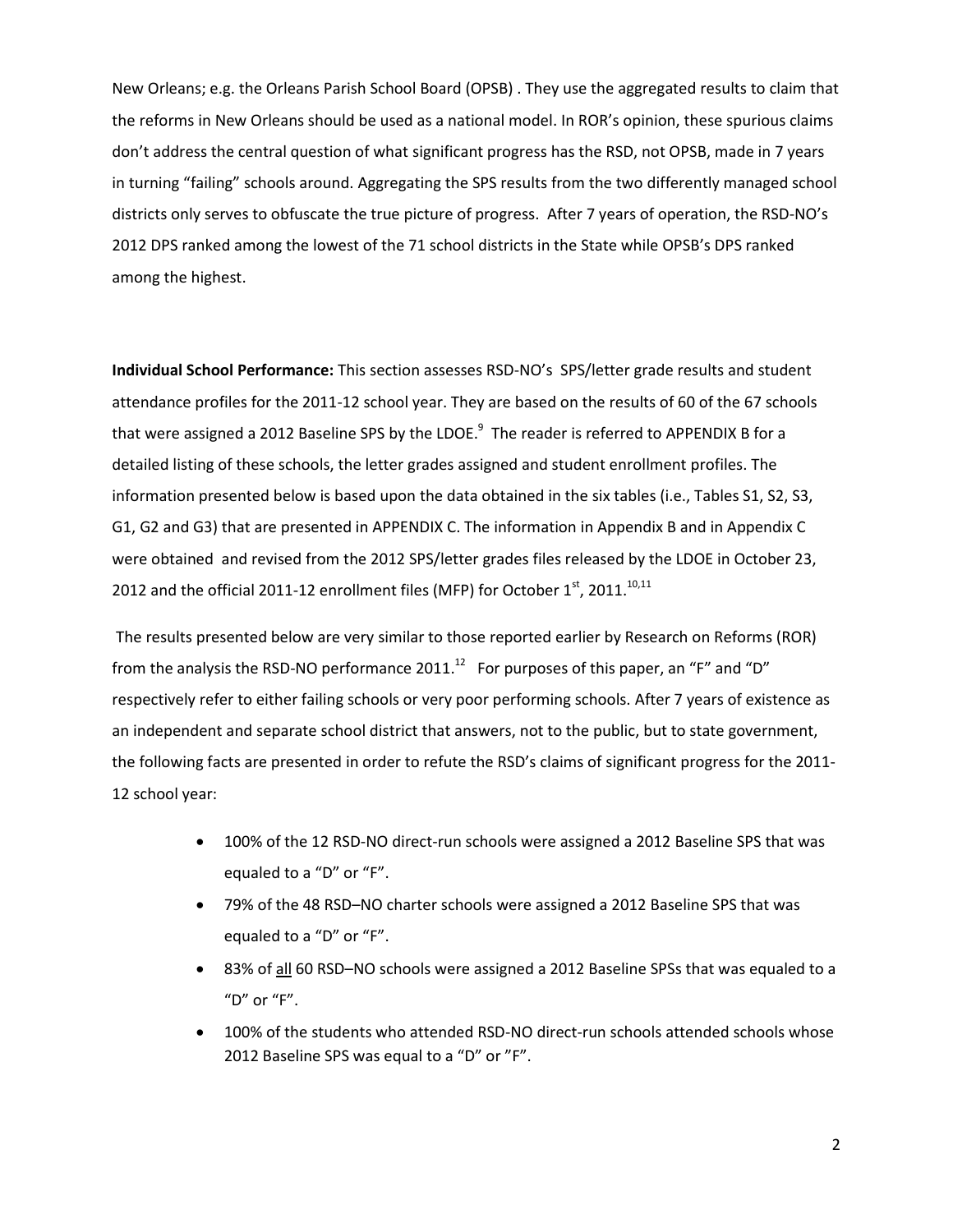- 74% of the students who attended RSD-NO charter schools attended schools whose 2012 Baseline SPS was equal to a "D" or "F".
- 79% of the students who attended all RSD-NO schools attended schools whose 2012 Baseline SPS was equal to a "D" or "F".
- 2,809 RSD-NO students attended schools that were not assigned a 2012 Baseline SPS or letter grades--leaving these student in limbo.
- Sixty-seven percent the RSD-NO schools analyzed in this report failed to gain their SPS growth target for 2012. $^{13}$

The above clearly demonstrates the disconnect between the RSD's achievement progress spin and reality.

**District in Academic Crisis:** What is a "failing school" has remained unclear since 2005. The LDOE has continuously revised its definition and labels of "failing" schools to the extent that it is difficult to follow the real progress of any school historically. It is imperative that the reader revisit the historical state legislative actions that resulted in the creation of the RSD-NO and the disenfranchisement of the citizens in New Orleans in order to determine whether or not the RSD has failed in its commitment to public school students in New Orleans. The following facts are offered for consideration:

- Using the current 2012 failing SPS of 75 as the reference, at least 13, or 20%, of the 60 schools in RSD-NO have had failing SPS scores for at least 4 consecutive years.<sup>14</sup> The legislation justifying this was passed statewide by the LDOE as justification for the state's takeover of failing schools in Louisiana, but it soon morphed into a power grab after Hurricane Katrina to take over the majority of New Public Schools. 15
- For the 2011-12 school year, more than 30 RSD-NO schools were labeled as "failing" and more than 50% of its student body attended these failing schools. For those familiar with the history of the State's strategy in its takeover of most of Orleans schools in 2005, the above results clearly qualify the RSD-NO to be a district that is in academic crisis as defined by the State in 2004.
- In 2011-12, approximately 90% of the 60 RSD-NO schools had a baseline SPS less than the State's average of 100.5. Therefore, the RSD qualified as a district in academic crisis as defined in the legislation cited above. In addition, over 50% of its schools were also labeled as failing. These are the same conditions that the LDOE used to arbitrarily redefine what a failing school was in order to justify the takeover and transfer of most of the schools in Orleans Parish to the RSD in 2005 through ACT 35. $^{16}$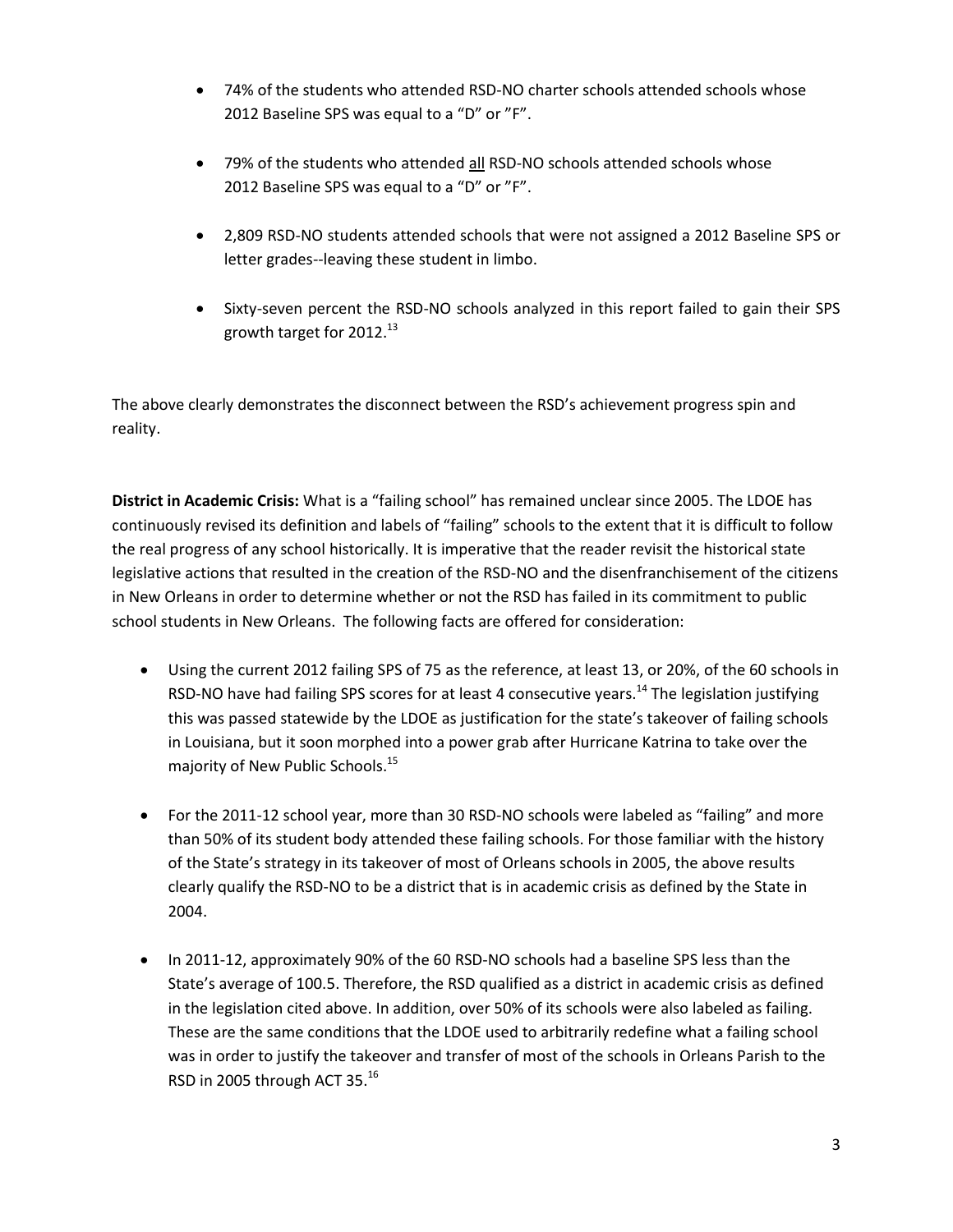Given the above, it is difficult to understand why the RSD-NO could possibly praise the results of its schools and its students considering the fact that its academic performance to date qualifies it for its immediate demise. To rave about the meager progress that has occurred over the past 7 years is an insult to the intelligence of the general public. It is imperative that Louisiana legislators, particularly those from New Orleans and other areas of the State where the control of the RSD has or will spread, revisit and reassess the decisions that resulted in disenfranchisement of New Orleans citizens.

Do the facts presented above warrant the aggressive promotion by the RSD-NO and its educational and political supporters that it should be used as a model for national reform in other cities? ROR thinks not. After 7 years, the RSD-NO is a district in academic crisis with the majority of its schools failing or substandard with the respect to achievement. Considering the data presented, should the citizens of New Orleans eradicate this travesty of educational reform and enfranchise themselves again? ROR definitely thinks that they should.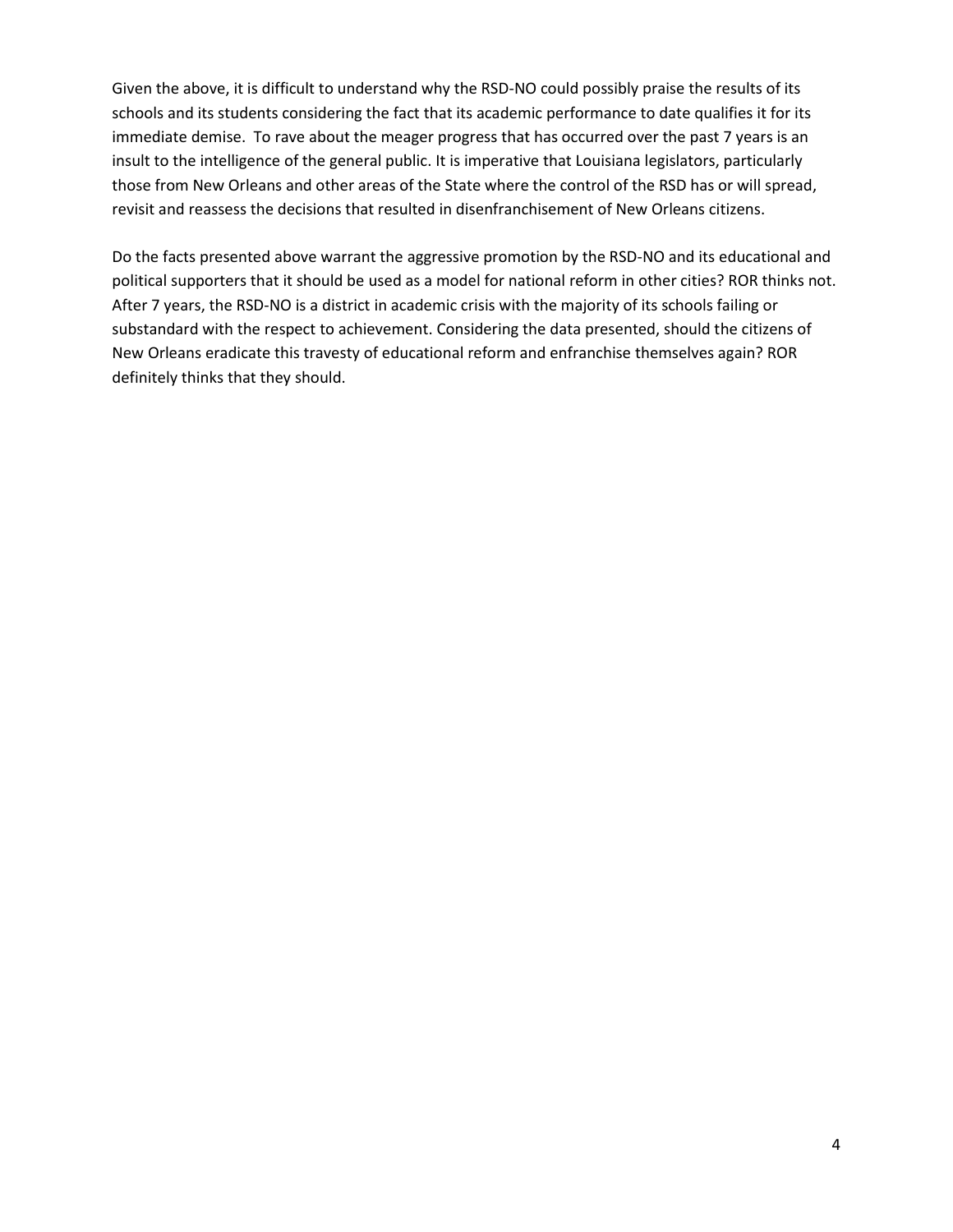## APPENDIX A

#### **Table A1**

### **LDOE Changes in SPS Failing Cutoff Scores Since 1998**

| <b>Failing School SPS</b>                                                                             | <b>Years in Force</b> |
|-------------------------------------------------------------------------------------------------------|-----------------------|
| Less Than SPS of 30                                                                                   | 1998 to 2001          |
| Less Than SPS of 45                                                                                   | 2002 to 2003          |
| Less Than SPS of 60 - All Parishes Except<br><b>Orleans Where Failing Was Less than State Average</b> | 2004 to 2010          |
| $(87.4)$ $(ACT 35)$                                                                                   | 2005-2006             |
| Less Than SPS of 65                                                                                   | 2010-2011             |
| Less Than SPS of 75                                                                                   | 2011-2012             |

Source: Board of Elementary and Secondary Education (BESE)

### **Table A2**

### **LDOE Letter Grade Categories for 2011 and 2012**

| Revised Performance Labels for 2011 and 2012                                                                                                                                                 |                                                                         |                                                                         |  |  |  |
|----------------------------------------------------------------------------------------------------------------------------------------------------------------------------------------------|-------------------------------------------------------------------------|-------------------------------------------------------------------------|--|--|--|
| Letter Grades Schools will be Given in 2011 and 2012 Based on Their SPS                                                                                                                      |                                                                         |                                                                         |  |  |  |
| <b>Performance Labels</b>                                                                                                                                                                    | <b>SPS Range (2010-11)</b>                                              | <b>SPS Range (2011-12)</b>                                              |  |  |  |
| А<br>в<br>с<br>ח<br>F (Academically Unacceptable)                                                                                                                                            | $120.0 - 200.0$<br>105.0-119.9<br>90.0-104.9<br>65.0-89.9<br>$0 - 64.9$ | 120.0-200.0<br>105.0-119.9<br>$90.0 - 104.9$<br>75.0-89.9<br>$0 - 74.9$ |  |  |  |
| Note: In 2011-2012 and beyond, the F range will be 0-74.9 and the D range will be $75.0$ -89.9<br>Source: Accountabiity At A Glance, Louisiana State Department of Education, December, 2010 |                                                                         |                                                                         |  |  |  |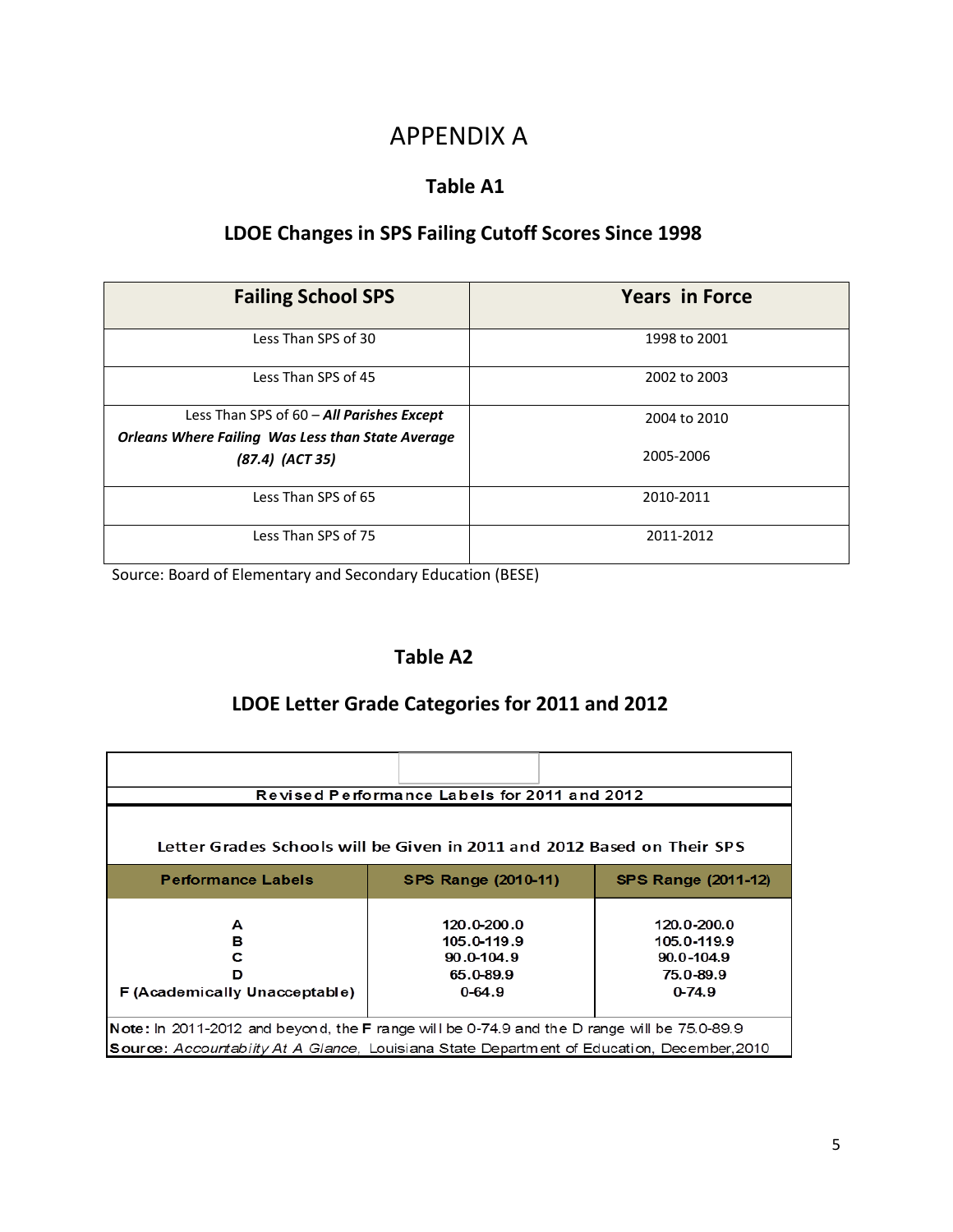| <b>APPENDIX B</b>                                                                                                                       |                            |                   |  |  |  |
|-----------------------------------------------------------------------------------------------------------------------------------------|----------------------------|-------------------|--|--|--|
| <b>2012 Letter Grades and Enrollment for RSD Schools</b><br><b>Prepared by</b><br><b>Charles Hatfield</b><br><b>Research on Reforms</b> |                            |                   |  |  |  |
| <b>School</b>                                                                                                                           | Oct 1st 2011<br><b>MFP</b> | 2012 Letter Grade |  |  |  |
| <b>RSD Direct-Run</b>                                                                                                                   |                            |                   |  |  |  |
| A.P. Turead Elementary School                                                                                                           | 266                        | D                 |  |  |  |
| Abramson Science and Technology School                                                                                                  | 549                        | F                 |  |  |  |
| Benjamin Banneker Elementary School                                                                                                     | 466                        | F                 |  |  |  |
| Dr. Charles Richard Drew Elementary School                                                                                              | 186                        | $**$              |  |  |  |
| G.W. Carver High School                                                                                                                 | 335                        | F                 |  |  |  |
| H.C. Schaumburg Elementary School                                                                                                       | 576                        | F                 |  |  |  |
| James Weldon Johnson School                                                                                                             | 250                        | F                 |  |  |  |
| John McDonogh Senior High School                                                                                                        | 271                        | $**$              |  |  |  |
| Joseph A. Craig School                                                                                                                  | 500                        | $***$             |  |  |  |
| L. B. Landry High School                                                                                                                | 736                        | F                 |  |  |  |
| Mary D. Coghill Elementary School                                                                                                       | 572                        | D                 |  |  |  |
| Murray Henderson Elementary School                                                                                                      | 202                        | F                 |  |  |  |
| Paul B. Habans Elementary School                                                                                                        | 312                        | D                 |  |  |  |
| Sarah Towles Reed Senior High School                                                                                                    | 453                        | F                 |  |  |  |
| <b>Schwarz Alternative School</b>                                                                                                       | 40                         | $**$              |  |  |  |
| Walter L. Cohen High School                                                                                                             | 257                        | F                 |  |  |  |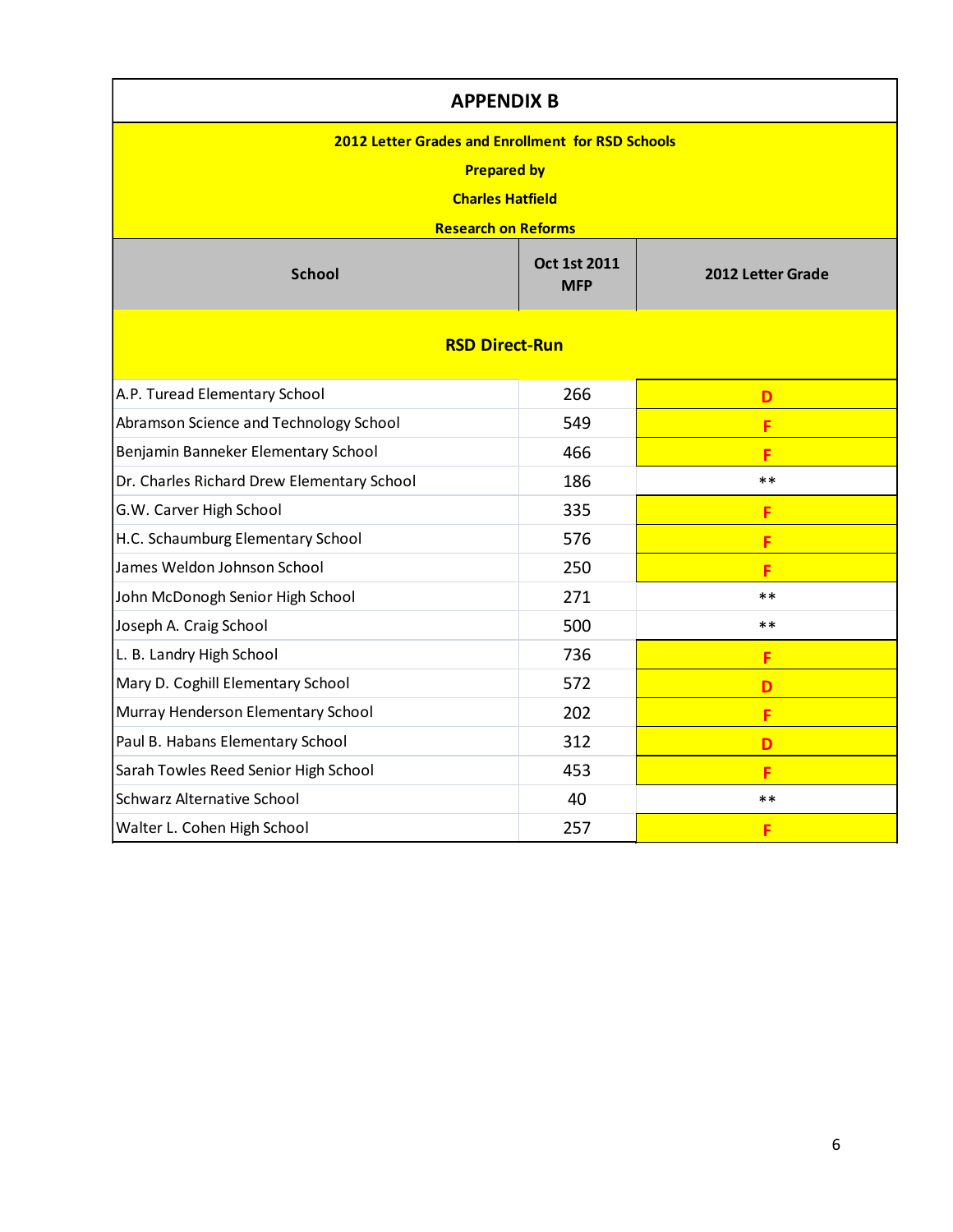### **APPENDIX B con't**

#### **RSD Charter**

| Akili Academy of New Orleans                   | 307 | $\mathbf c$    |
|------------------------------------------------|-----|----------------|
| Andrew H. Wilson Charter School                | 556 | D              |
| Arise Academy                                  | 311 | D              |
| Arthur Ashe Charter School                     | 426 | D              |
| Batiste Cultural Arts Academy at Live Oak Elem | 568 | $F^*$          |
| Benjamin E. Mays Preparatory School            | 313 | F              |
| Crocker Arts and Technology School             | 206 | F              |
| Dr. M.L.K. Charter School for Science & Tech.  | 640 | $\overline{c}$ |
| E. P. Harney Spirit of Excellence Academy      | 366 | $F^*$          |
| Esperanza Charter School                       | 421 | F              |
| <b>Gentilly Terrace School</b>                 | 415 | $F^*$          |
| James M. Singleton Charter School              | 674 | F              |
| Joseph S. Clark Preparatory High School        | 436 | $F^*$          |
| John Dibert Community School                   | 421 | $F^*$          |
| KIPP Believe College Prep (Philips)            | 478 | B              |
| <b>KIPP Central City Primary</b>               | 421 | D              |
| <b>KIPP Central Academy</b>                    | 397 | B              |
| KIPP McDonogh 15 School for the Creative Arts  | 557 | $\overline{c}$ |
| KIPP New Orleans Leadership Academy            | 313 | D              |
| KIPP Renaissance High School                   | 296 | D              |
| Lafayette Academy of New Orleans               | 779 | $\overline{c}$ |
| Lagniappe Academies of New Orleans             | 115 | F              |
| Lake Area High School                          | 603 | $\mathbf c$    |
| Langston Hughes Academy Charter School         | 617 | $***$          |
| McDonogh #28 City Park Academy                 | 400 | F              |
| McDonogh #42 Elementary Charter School         | 488 | $***$          |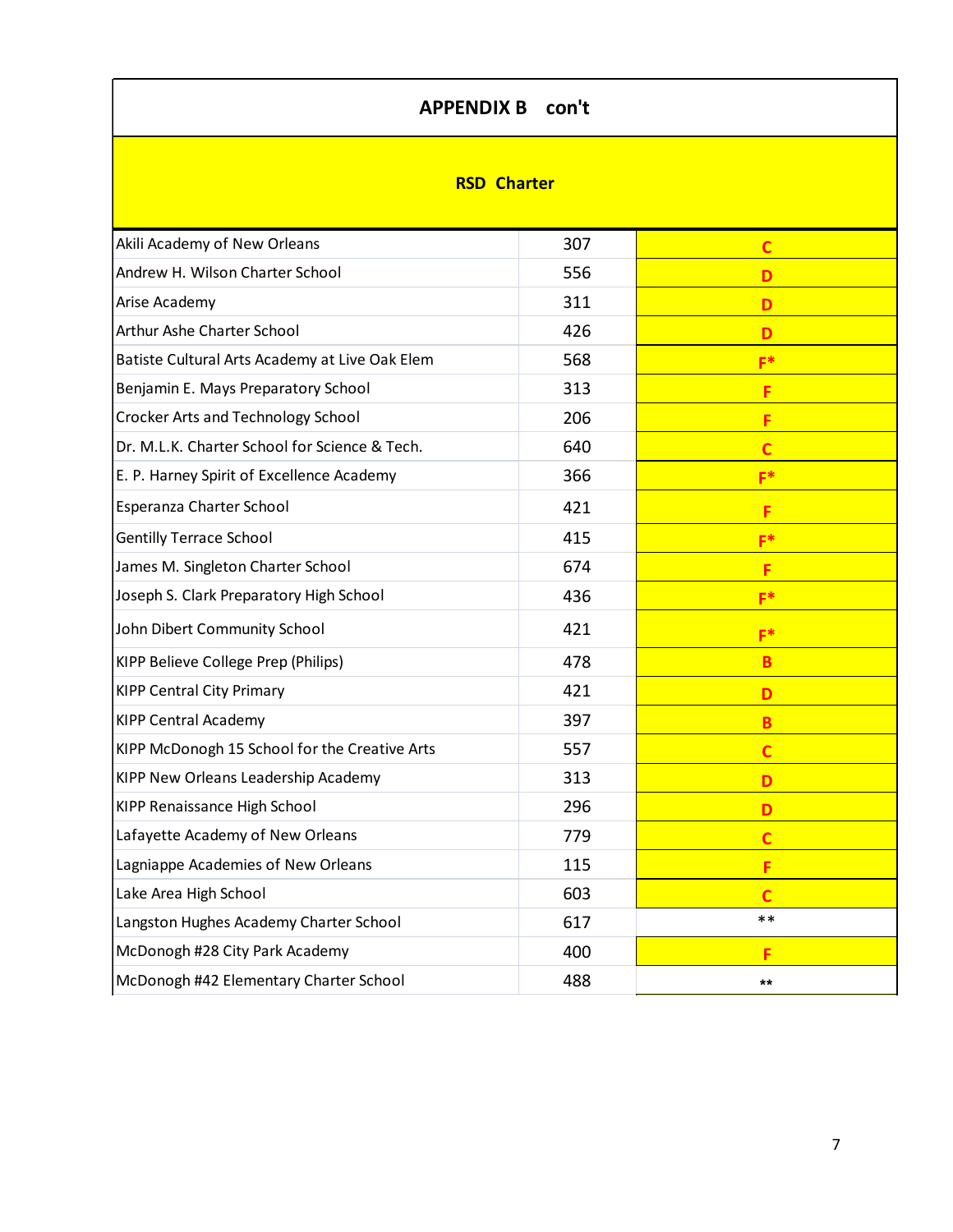| <b>APPENDIX B con't</b>                       |     |              |  |  |  |  |
|-----------------------------------------------|-----|--------------|--|--|--|--|
| <b>RSD Charter</b>                            |     |              |  |  |  |  |
| Morris Jeff Community School                  | 201 | D            |  |  |  |  |
| Nelson Elementary School                      | 445 | D            |  |  |  |  |
| P. A. Capdau School                           | 340 | D            |  |  |  |  |
| Pride College Preparatory Academy             | 248 | F            |  |  |  |  |
| ReNEW Accelerated High School #1              | 155 | F            |  |  |  |  |
| ReNEW Accelerated High School #2              | 137 | F            |  |  |  |  |
| ReNEW at Reed Elementary                      | 590 | $F^*$        |  |  |  |  |
| Samuel J. Green Charter School                | 518 | D            |  |  |  |  |
| SciTech Academy at Laurel Elementary          | 581 | $F^*$        |  |  |  |  |
| Sylvanie Williams College Prep                | 817 | D            |  |  |  |  |
| SCI Academy                                   | 334 | B            |  |  |  |  |
| Sojourner Truth Academy                       | 251 | $\star\star$ |  |  |  |  |
| Sophie B. Wright Inst. of Academic Excellence | 476 | D            |  |  |  |  |
| <b>Success Preparatory Academy</b>            | 380 | F            |  |  |  |  |
| The Intercultural Charter School              | 419 | F            |  |  |  |  |
| Algiers Technology Academy                    | 290 | D            |  |  |  |  |
| Dwight D. Eisenhower Elementary School        | 607 | D            |  |  |  |  |
| Fannie C. Williams Charter School             | 464 | F            |  |  |  |  |
| Harriet Tubman Charter School                 | 520 | $F^*$        |  |  |  |  |
| Martin Behrman Elementary School              | 642 | B            |  |  |  |  |
| McDonogh #32 Elementary School                | 488 | F            |  |  |  |  |
| O.P. Walker Senior High School                | 890 | B            |  |  |  |  |
| William J. Fischer Elementary School          | 626 | $F^*$        |  |  |  |  |
| John Dibert Community School                  | 421 | $F^*$        |  |  |  |  |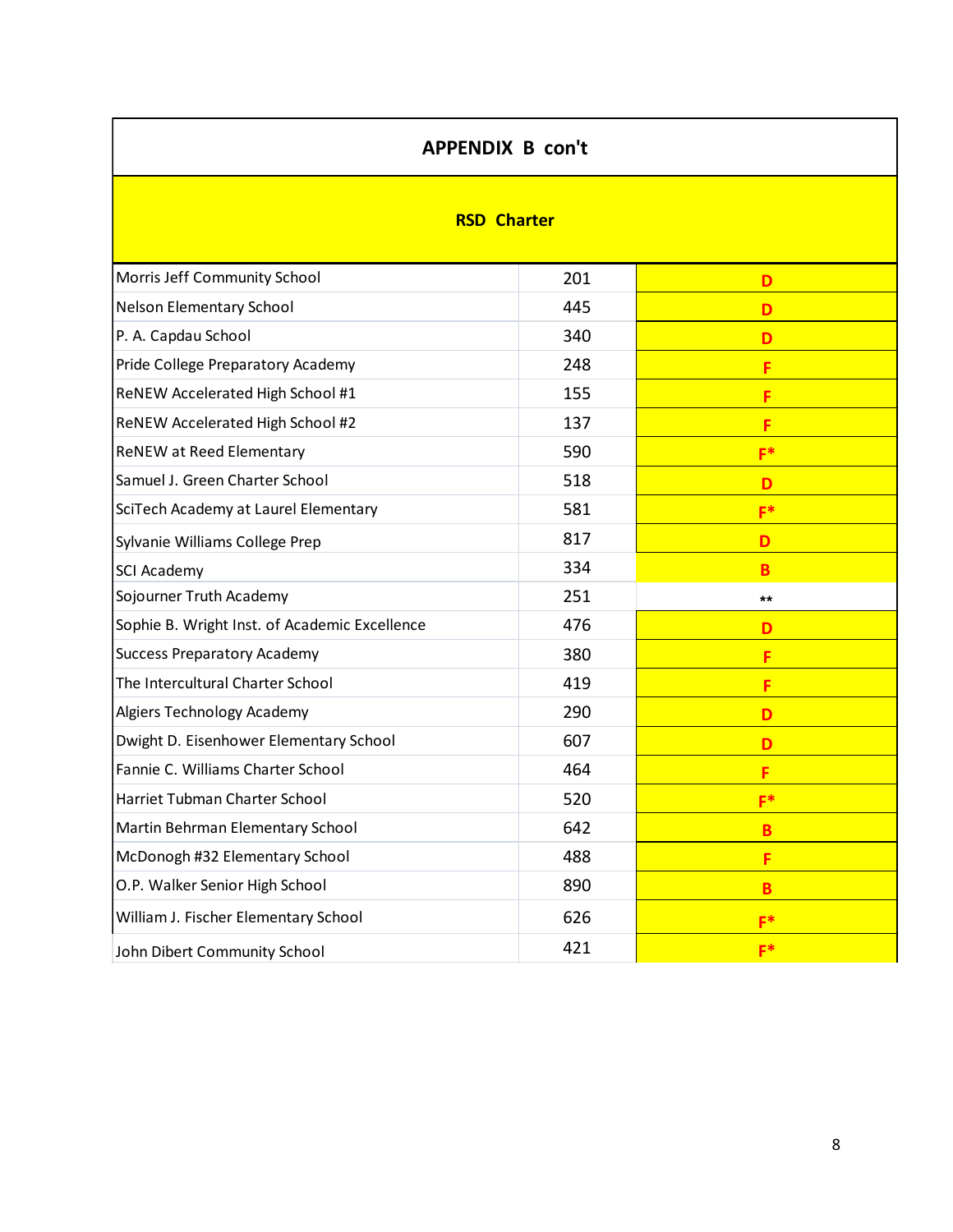| <b>APPENDIX B con't</b>                                                                             |            |           |  |  |  |  |
|-----------------------------------------------------------------------------------------------------|------------|-----------|--|--|--|--|
| <b>SUMMARY</b>                                                                                      |            |           |  |  |  |  |
| <b>School Type</b>                                                                                  | # Students | # Schools |  |  |  |  |
| <b>RSD Charter</b>                                                                                  | 22,926     | 51        |  |  |  |  |
| <b>RSD Charter with Letter Grades</b>                                                               | 21,570     | 48        |  |  |  |  |
| <b>RSD Direct-Run</b>                                                                               | 5971       | <b>16</b> |  |  |  |  |
| <b>RSD Direct-Run with Letter Grades</b>                                                            | 4974       | 12        |  |  |  |  |
| <b>Total RSD with Letter Grades</b><br>26,544<br>60                                                 |            |           |  |  |  |  |
| <b>NOTE:</b>                                                                                        |            |           |  |  |  |  |
| * School transformed for 2012-13 Baseline SPS included<br>in calculating RSD's DPSs                 |            |           |  |  |  |  |
| **Letter grades were not assigned for 2012. School was<br>either closed , converted or transformed. |            |           |  |  |  |  |
|                                                                                                     |            |           |  |  |  |  |
| Key:                                                                                                |            |           |  |  |  |  |
| RSD Direct-Run: Recovery School District (RSD) directly run schools.                                |            |           |  |  |  |  |
| These are schools taken over by the state in 2005 and still directly operated by RSD                |            |           |  |  |  |  |
| RSD-Charter: Charter schools created by the state RSD agency                                        |            |           |  |  |  |  |
|                                                                                                     |            |           |  |  |  |  |
| <b>Sources for SPS, and Assigned Letter Grades:</b>                                                 |            |           |  |  |  |  |
| LDOE Press Release: RECORD NUMBER OF LOUISIANA SCHOOLS EARN AN "A"                                  |            |           |  |  |  |  |
| Links are provided at end of report to appropriate Excel data files.                                |            |           |  |  |  |  |
| http://www.louisianaschools.net/offices/publicaffairs/press release.aspx?PR=1697                    |            |           |  |  |  |  |
|                                                                                                     |            |           |  |  |  |  |
| Source for 2011-12 Enrollment Figures:                                                              |            |           |  |  |  |  |
| Multiple Statistics October 1st 2011-12 Official enrollment count- MFP)                             |            |           |  |  |  |  |
| http://www.louisianaschools.net/offices/infomanagement/student_enrollment_data.html                 |            |           |  |  |  |  |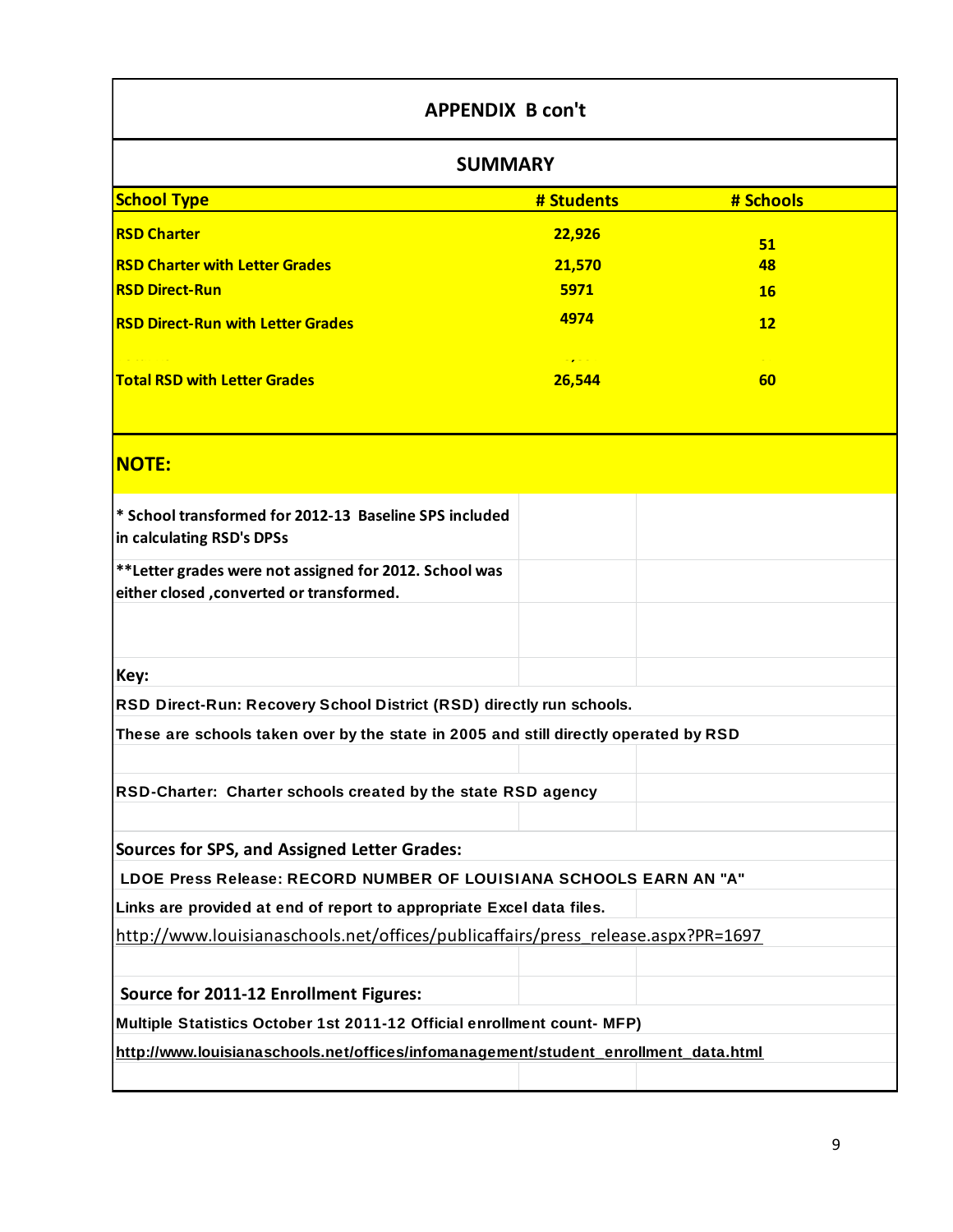#### **APPENDIX C**

|                 | <b>Table S1</b>                                                      |                               | <b>Table G1</b> |                                                   |                                    |
|-----------------|----------------------------------------------------------------------|-------------------------------|-----------------|---------------------------------------------------|------------------------------------|
|                 | All RSD-NO Schools in 2011-12                                        |                               |                 | All RSD-NO Schools in 2011-12                     |                                    |
|                 | <b>Student Distribution</b>                                          |                               |                 | <b>Letter Grade Distribution</b>                  |                                    |
| Letter<br>Grade | Num of Students Who<br><b>Attended RSD Schools</b><br>During 2011-12 | Percent of<br><b>Students</b> | Letter<br>Grade | <b>School Letter Grade</b><br><b>Distribution</b> | <b>Percent Dist</b><br>of Letter 0 |
| A               | 0                                                                    | $\mathbf{0}$                  | A               | O                                                 | 0                                  |
| B               | 2,741                                                                | 10                            | B               | 5                                                 | 8                                  |
| C               | 2,886                                                                | 11                            | C               | 5                                                 | 8                                  |
| D               | 7,167                                                                | 27                            | D               | 17                                                | 28                                 |
| F               | 13,750                                                               | 52                            | F               | 33                                                | 55                                 |
| <b>Total</b>    | 26,544                                                               |                               | <b>Total</b>    | 60                                                |                                    |

|                 | <b>Table S2</b>                                                             |                               |              | <b>Table LG2</b>                                  |                                    |
|-----------------|-----------------------------------------------------------------------------|-------------------------------|--------------|---------------------------------------------------|------------------------------------|
|                 | All RSD-NO Charter Schools in 2011-12                                       |                               |              | All RSD-NO Charter Schools in 2011-12             |                                    |
|                 | <b>Student Distribution</b>                                                 |                               |              | <b>Letter Grade Distribution</b>                  |                                    |
| Letter<br>Grade | Num of Students Who<br><b>Attended RSD Schools</b><br><b>During 2011-12</b> | Percent of<br><b>Students</b> | Grade        | <b>School Letter Grade</b><br><b>Distribution</b> | <b>Percent Dist</b><br>of Letter ( |
| A               | 0                                                                           | 0                             | A            | 0                                                 | 0                                  |
| B               | 2,741                                                                       | 13                            | B            | 5                                                 | 10                                 |
| Ċ               | 2,886                                                                       | 13                            | C            | 5                                                 | 10                                 |
| D               | 6,017                                                                       | 28                            | D            | 14                                                | 29                                 |
| F               | 9,926                                                                       | 46                            | F            | 24                                                | 50                                 |
| <b>Total</b>    | 21,570                                                                      |                               | <b>Total</b> | 48                                                |                                    |

|                 | Table S3                                                             |                                      | <b>Table LG3</b> |                                                   |                                    |
|-----------------|----------------------------------------------------------------------|--------------------------------------|------------------|---------------------------------------------------|------------------------------------|
|                 | All RSD-NO Direct-Run Schools in 2011-12                             |                                      |                  | All RSD-NO Direct-Run Schools                     |                                    |
|                 | <b>Student Distribution</b>                                          |                                      |                  | <b>Letter Grade Distribution</b>                  |                                    |
| Letter<br>Grade | Num of Students Who<br><b>Attended RSD Schools</b><br>During 2011-12 | <b>Percent of</b><br><b>Students</b> | Grade            | <b>School Letter Grade</b><br><b>Distribution</b> | <b>Percent Dist</b><br>of Letter ( |
| A               | ŋ                                                                    | 0                                    | A                | ŋ                                                 | 0                                  |
| B               |                                                                      | 0                                    | B                |                                                   | 0                                  |
|                 |                                                                      | <sup>0</sup>                         | r                |                                                   | 0                                  |
| D               | 1,150                                                                | 23                                   | D                |                                                   | 25                                 |
| F               | 3,824                                                                | 77                                   | F                | 9                                                 | 75                                 |
| <b>Total</b>    | 4,974                                                                |                                      | <b>Total</b>     | 12                                                |                                    |

| Table S1                                         |                                      |  |                               | <b>Table G1</b>                                   |                                                 |  |  |  |
|--------------------------------------------------|--------------------------------------|--|-------------------------------|---------------------------------------------------|-------------------------------------------------|--|--|--|
| Schools in 2011-12                               |                                      |  | All RSD-NO Schools in 2011-12 |                                                   |                                                 |  |  |  |
| nt Distribution                                  |                                      |  |                               | <b>Letter Grade Distribution</b>                  |                                                 |  |  |  |
| tudents Who<br><b>I RSD Schools</b><br>g 2011-12 | <b>Percent of</b><br><b>Students</b> |  | Letter<br>Grade               | <b>School Letter Grade</b><br><b>Distribution</b> | <b>Percent Distribution</b><br>of Letter Grades |  |  |  |
| $\mathbf{0}$                                     | 0                                    |  | A                             | ŋ                                                 | 0                                               |  |  |  |
| 2,741                                            | 10                                   |  | B                             | 5                                                 | 8                                               |  |  |  |
| 2,886                                            | 11                                   |  | C                             | 5                                                 | 8                                               |  |  |  |
| 7,167                                            | 27                                   |  | D                             | 17                                                | 28                                              |  |  |  |
| 3,750                                            | 52                                   |  | F<br>55<br>33                 |                                                   |                                                 |  |  |  |
| 6,544                                            |                                      |  | <b>Total</b>                  | 60                                                |                                                 |  |  |  |

|             | $\pmb{0}$                                                                   | 0                             | Α            | 0                                                 | 0                                               |
|-------------|-----------------------------------------------------------------------------|-------------------------------|--------------|---------------------------------------------------|-------------------------------------------------|
| B           | 2,741                                                                       | 10                            | B            | 5                                                 | 8                                               |
| С           | 2,886                                                                       | 11                            | C            | 5                                                 | 8                                               |
| D           | 7,167                                                                       | 27                            | D            | 17                                                | 28                                              |
| F           | 13,750                                                                      | 52                            | F            | 33                                                | 55                                              |
| otal        | 26,544                                                                      |                               | <b>Total</b> | 60                                                |                                                 |
|             |                                                                             |                               |              |                                                   |                                                 |
|             | Table S2                                                                    |                               |              | <b>Table LG2</b>                                  |                                                 |
|             | All RSD-NO Charter Schools in 2011-12                                       |                               |              | All RSD-NO Charter Schools in 2011-12             |                                                 |
|             | <b>Student Distribution</b>                                                 |                               |              | <b>Letter Grade Distribution</b>                  |                                                 |
| tter<br>ade | Num of Students Who<br><b>Attended RSD Schools</b><br><b>During 2011-12</b> | Percent of<br><b>Students</b> | Grade        | School Letter Grade<br><b>Distribution</b>        | <b>Percent Distribution</b><br>of Letter Grades |
| А           | $\mathbf 0$                                                                 | 0                             | A            | $\mathbf 0$                                       | 0                                               |
| В           | 2,741                                                                       | 13                            | В            | 5                                                 | 10                                              |
| C           | 2,886                                                                       | 13                            | C            | 5                                                 | 10                                              |
| D           | 6,017                                                                       | 28                            | D            | 14                                                | 29                                              |
| F           | 9,926                                                                       | 46                            | F.           | 24                                                | 50                                              |
| otal        | 21,570                                                                      |                               | <b>Total</b> | 48                                                |                                                 |
|             |                                                                             |                               |              |                                                   |                                                 |
|             | Table S3                                                                    |                               |              | <b>Table LG3</b>                                  |                                                 |
|             |                                                                             |                               |              | All RSD-NO Direct-Run Schools                     |                                                 |
|             | All RSD-NO Direct-Run Schools in 2011-12                                    |                               |              |                                                   |                                                 |
|             | <b>Student Distribution</b>                                                 |                               |              | <b>Letter Grade Distribution</b>                  |                                                 |
| tter<br>ade | Num of Students Who<br><b>Attended RSD Schools</b><br><b>During 2011-12</b> | Percent of<br><b>Students</b> | Grade        | <b>School Letter Grade</b><br><b>Distribution</b> | <b>Percent Distribution</b><br>of Letter Grades |
| А           | $\mathbf 0$                                                                 | 0                             | A            | $\pmb{0}$                                         | 0                                               |
|             | 0                                                                           | 0                             | В            | 0                                                 | 0                                               |
| В<br>C      | $\mathbf 0$                                                                 | 0                             | C            | 0                                                 | 0                                               |
| D           | 1,150                                                                       | 23                            | D            | З                                                 | 25                                              |
|             | 3,824                                                                       | 77                            | F            | 9                                                 | 75                                              |
| F<br>otal   | 4,974                                                                       |                               | <b>Total</b> | 12                                                |                                                 |

|                       | <b>Table LG3</b>              |                                                   |                                                 |  |  |  |
|-----------------------|-------------------------------|---------------------------------------------------|-------------------------------------------------|--|--|--|
| 11-12                 | All RSD-NO Direct-Run Schools |                                                   |                                                 |  |  |  |
|                       |                               | <b>Letter Grade Distribution</b>                  |                                                 |  |  |  |
| ercent of<br>Students | Grade                         | <b>School Letter Grade</b><br><b>Distribution</b> | <b>Percent Distribution</b><br>of Letter Grades |  |  |  |
| U                     | A                             | ŋ                                                 | ŋ                                               |  |  |  |
| ŋ                     | B                             |                                                   |                                                 |  |  |  |
| U                     | r                             |                                                   |                                                 |  |  |  |
| 23                    | n                             | 3                                                 | 25                                              |  |  |  |
| 77                    |                               | 9                                                 | 75                                              |  |  |  |
|                       | <b>Total</b>                  | 12                                                |                                                 |  |  |  |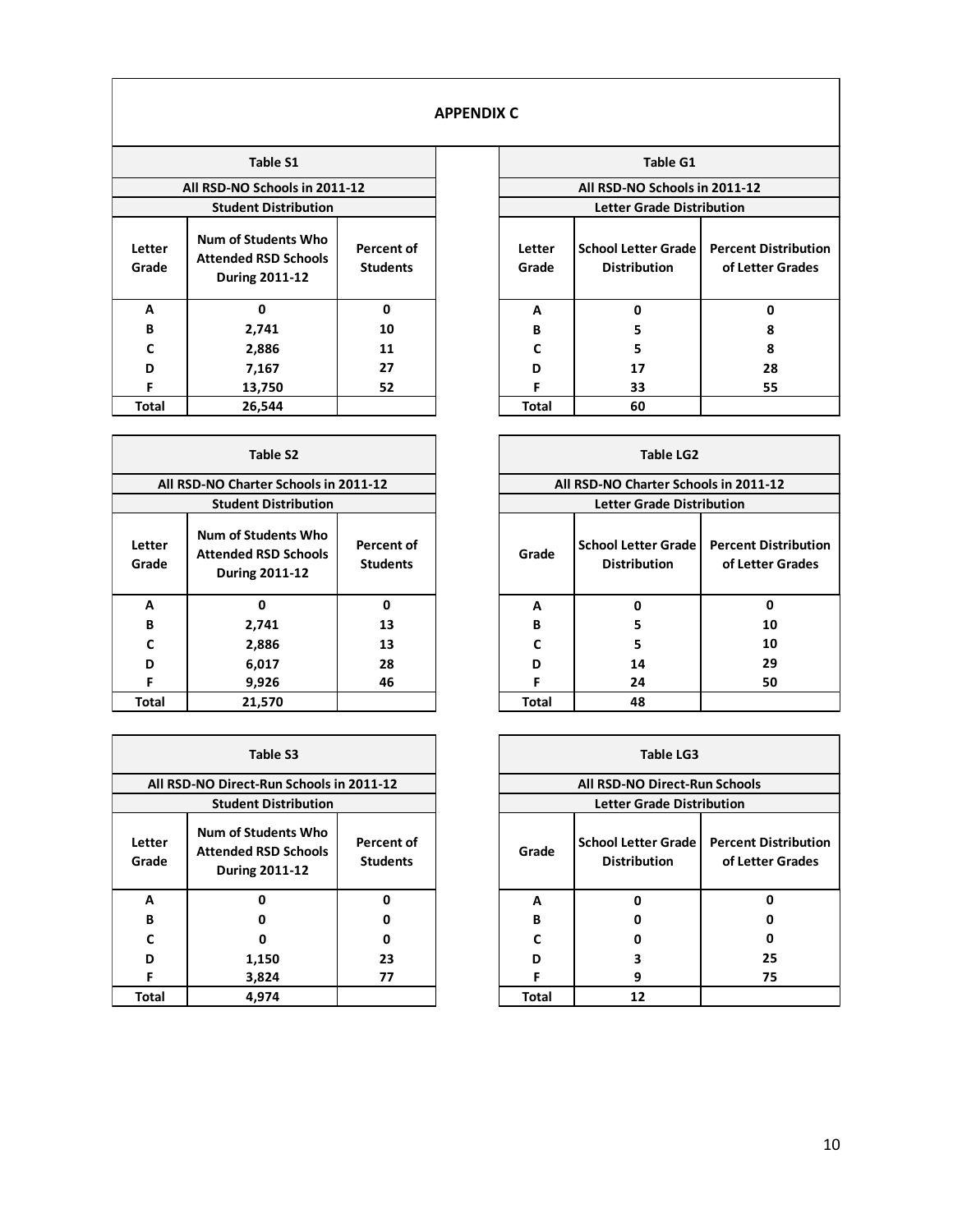#### END NOTES

 1 "… The letter grades policy was enacted by lawmakers in the 2010 Legislative Session. The legislation was sponsored by the House Education Chairman, Austin Badon, with the express intent to give parents and others a clearer measure of how a school is performing. The legislation was signed by Governor Bobby Jindal and became Act 718." LDOE – Letter Grades for Schools, 2010[, www.doe.state.la.us./topics/lettergrades.html](http://www.doe.state.la.us./topics/lettergrades.html)

<sup>2</sup> School Performance Scores SPS) consist of two years of SPS data and are based on the following calculations: K-5 Schools – Attendance Index (10%), Assessment Index (90%); K-8, 7-8 Schools – Attendance Index (5%), Dropout Index (5%), and Assessment Index (90%); 9-12 Schools - Graduation Index (30%) and Assessment Index (70%). For a detailed discussion of these and other terms of the Louisiana Accountability Program, the reader is referred to Title 28 – Education - Part LXXXIII. Bulletin 111—The Louisiana School, District and State Accountability System (Bulletin 111―The Louisiana School, District and State Accountability System, [www.doe.state.la.us/lde/saa/2343.html](http://www.doe.state.la.us/lde/saa/2343.html)

3 Hatfield, Charles, *The Recovery School District is a "District in Academic Crisis"* , 9/30/2010, [www.researchonreforms.org](http://www.researchonreforms.org/)

4 LDOE Press Release: " RECOVERY SCHOOL DISTRICT STUDENTS MAKE INCREDIBLE GAINS IN NEW ORLEANS "-10/23/2012 [http://www.louisianaschools.net/offices/publicaffairs/press\\_release.aspx?PR=1698](http://www.louisianaschools.net/offices/publicaffairs/press_release.aspx?PR=1698)

<sup>5</sup> BESE Bulletin 111: The Louisiana school District Accountability System – "A district performance score (DPS) shall be calculated in the same manner as a SPS, aggregating all of the students in the district…Assessment data from students enrolled in a district for a full academic year shall be used to calculate the DPS…The DPS shall be reported as a numeric value and a letter grade shall be assigned based on the numeric value." Page 30 <http://doe.louisiana.gov/bese/policies.html>

 $^6$  BESE Bulletin 111: The Louisiana school District Accountability System – "Each school shall receive a growth target that represents the amount of progress it must make every year to reach the state's 2014 goal of 120.0…The maximum amount of growth that a school shall be required to attain is 10.0 points. The minimum amount of growth required shall be 2.0 points". Page 6 and 12. Thus, the 2012 Growth School Performance Score represents a school's actual performance during the 2011-2012 academic year. <http://doe.louisiana.gov/bese/policies.html>

 $^7$  LDOE Press Release: "RECORD NUMBER OF LOUISIANA SCHOOLS EARN AN 'A' " Contains links to major LDOE SPS/letter grade files used in this paper:

• 2012 School Performance Scores/Letter (2012 Growth SPS) [http://www.louisianaschools.net/offices/publicaffairs/press\\_release.aspx?PR=1697](http://www.louisianaschools.net/offices/publicaffairs/press_release.aspx?PR=1697)

<sup>8</sup> Educate Now! 2012 School Performance Scores Released, Oct. 23, 2012, [www.educatenow.net](http://www.educatenow.net/)

 $^9$  Seven schools did not receive a 2012 baseline SPS or letter grade although they did operate during the 2011-12 school year. One can only assume that these schools would have had a failing 2012 baseline SPS. They were closed, converted or transformed at the end of the 2011-12 school year. This has become an annual pattern with the RSD reporting in order to inflate their annual DPS. Nine other schools within this 60 operated during the 2011- 12 school year and did receive a 2012 Baseline SPS. However, the LDOE did not assign these schools a letter grade . Each school had 2012 Baseline SPS scores that were equivalent to an "F". However, no letter grade was assigned. Instead they were assigned the letter "T" to indicate that the school would be "transformed" for the 2012-13 school year. Since these "T" schools did operate during the school year, it is only logical for ROR to include them in the analysis of the RSD's performance, especially since the LDOE did included their baseline failing SPS scores in